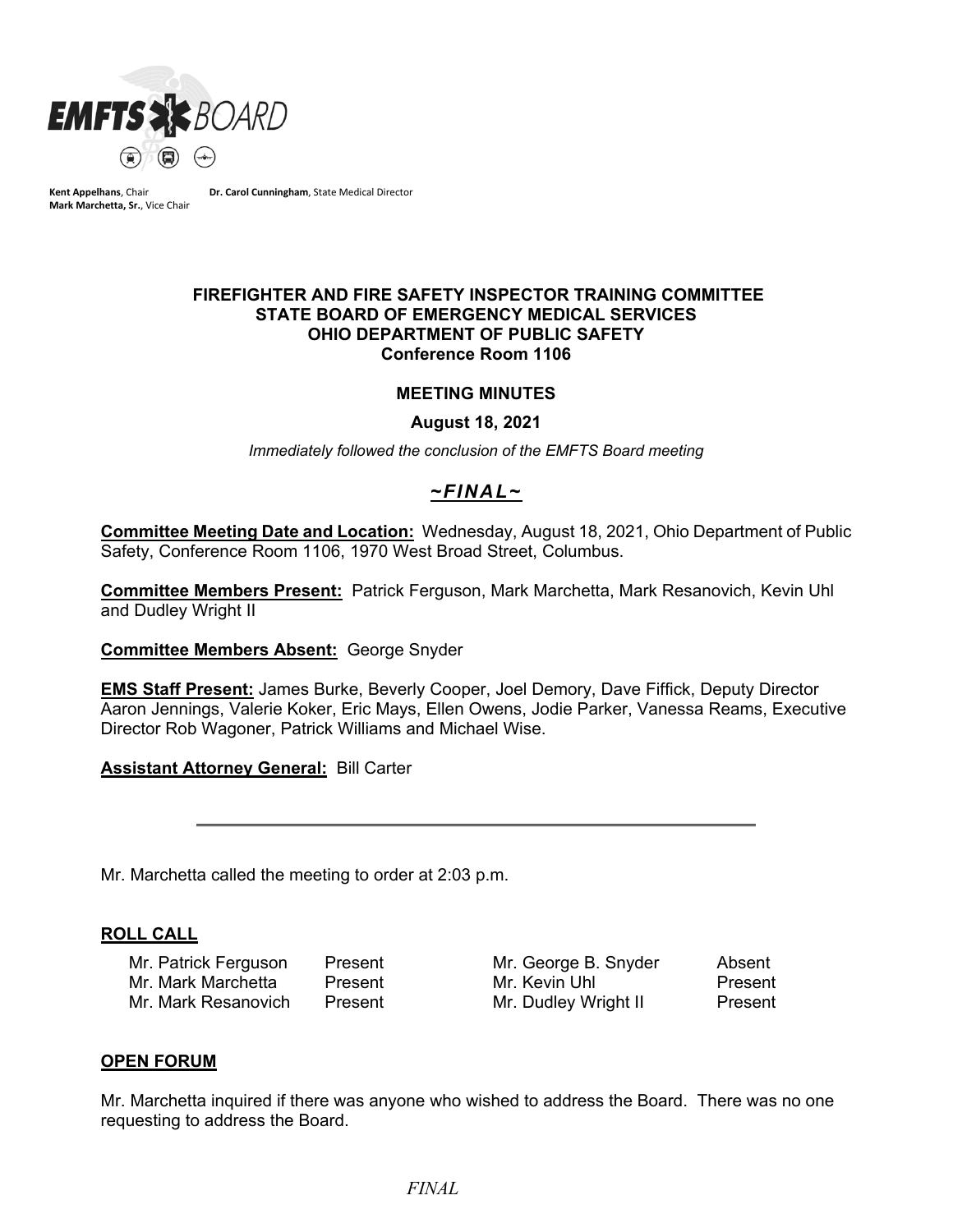# **REVIEW AND APPROVAL OF CONSENT AGENDA**

Mr. Marchetta requested a motion to approve the consent agenda to include the June 16, 2021 Firefighter and Fire Safety Inspector Training Committee meeting minutes and the June and July fire certifications.

*ACTION: Motion to approve the Consent Agenda items to include the June 16, 2021 Firefighter and Fire Safety Inspector Training Committee meeting minutes, and the June and July fire certifications.* Mr. Wright - First. Mr. Ferguson – Second. None abstained. None opposed. **Motion approved.**

# **Fire, Medical and Military Exemptions ~ Ellen Owens**

Ms Owens stated that there are 3 military exemption requests The first one is 2021-8-02, a firefighter I. Staff recommends approval.

*ACTION: Motion to accept the exemption for 2021-8-02 for firefighter I certification.* Mr. Wright – First. Mr. Resanovich – Second. None abstained. None opposed. *Motion approved.*

Ms. Owens stated that the second military exemption request is; 2021-8-01, a firefighter I, active duty. Staff recommends approval.

*ACTION: Motion to accept the exemption for 2021-8-01 for firefighter I certification.* Mr. Wright – First. Mr. Ferguson – Second. None abstained. None opposed. *Motion approved.*

Ms. Owens stated that the third military exemption request; 2021-08-06, active duty during his certification cycle. Staff recommends approval.

ACTION: Motion to accept the military exemption for 2021-08-06. Mr. Wright - First. Mr. Ferguson – Second. None abstained. None opposed. *Motion approved.*

# **Medical Hardships**

Ms. Owens stated that there is a medical hardship exemption request; 2021-08-05, firefighter 1 and fire safety inspector. Staff recommends approval.

*ACTION: Motion to accept the medical hardship exemption for 2021-08-05.* Mr. Wright – First. Mr. Resanovich – Second. None abstained. None opposed. *Motion approved.*

Ms. Owens stated that 2021-8-03, volunteer firefighter, is an exemption request for ongoing medical conditions. Staff has received medical documentation and recommends approval.

*ACTION: Motion to accept the ongoing medical hardship exemption for 2021-08-03.* Mr. Ferguson – First. Mr. Uhl – Second. None abstained. None opposed. *Motion approved.*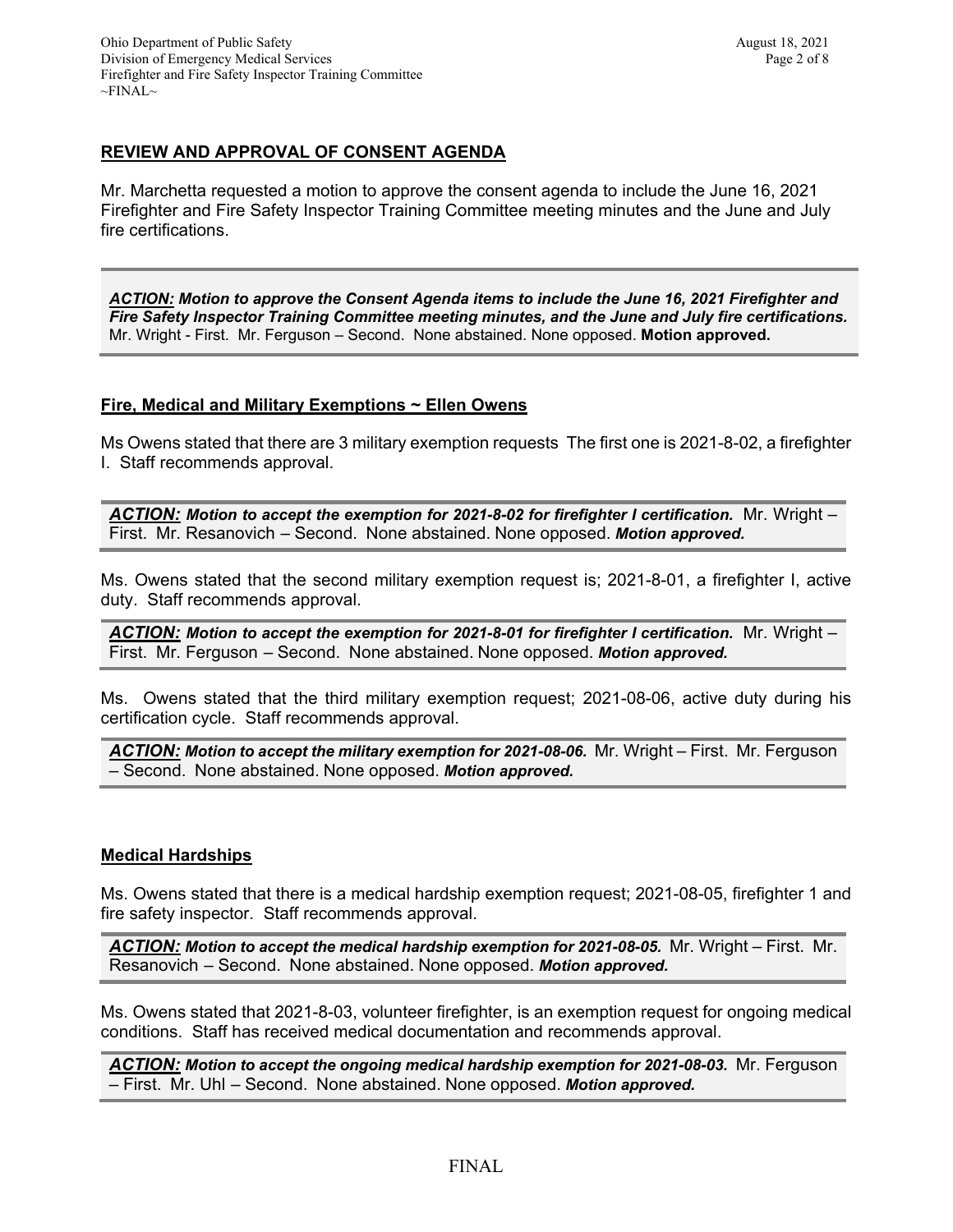## **Fire Fighter and Fire Safety Inspector Training Subcommittee, James Burke**

Mr. Burke stated that the Fire Fighter and Fire Safety Inspector Training Subcommittee meeting was held at the Ohio Fire Chiefs Association Annual Conference. The Education Section was there to answer any questions. A discussion entailed about the volunteer program. The subcommittee is exploring the creation of a tier approach to get volunteer firefighters to the firefighter I level. The creation of an intermediary that would be called a voluntary entry to meet the rule requirements would allow them to receive additional training to be able to do more activities. The subcommittee is considering a volunteer course that is 36 hours where an entry program would be an additional 38 hours. With the addition of the 58 hours for the firefighter I the total training hours would get them to the 160 hours required for firefighter I. Each section would have 12 months and it opens up more options for them to take the next level. This option is in its infancy stage and still being discussed. The Division of EMS is going through the Pro Board renewal process at this time. The Division of EMS is creating pamphlets to put online to explain the certification process for each level to hopefully increase recruitment.

Mr. Resanovich stated that Phil McLean retired and there will be a replacement forthcoming.

## **REPORT AND RECOMMENDATIONS**

Mr. Marchetta, on behalf of the Firefighter and Fire Safety Inspector Training Committee, stated that he proceedings were called to order at 2:10 p.m. on August 18, 2021. Members of the committee present for the proceedings are:

#### **ROLL CALL**

| Mr. Patrick Ferguson | Present |
|----------------------|---------|
| Mr. Mark Marchetta   | Present |
| Mr. Mark Resanovich  | Present |

Mr. George B. Snyder Absent Mr. Kevin Uhl Present Mr. Dudley Wright II Present

It was noted for the record that a majority of the members of the Committee and Executive Director Wagoner were present.

The committee will be reviewing the following cases:

# **Fire Report and Recommendations in the matter of Fire Case(s):**

o Fire Case No. 2020-177-F100, Carlton R. Smarage, ID No. 227259

Mr. Marchetta recognized Assistance Attorney General Bill Carter for the purpose of providing a brief synopsis of each case.

## **Fire Case No. 2020-177-F100, Carlton R. Smarage, ID No. 227259.**

Mr. Smarage holds certification for firefighter II and Fire Safety Inspector. On applications, the Petitioner indicated that he had one petty theft conviction. Upon investigation, the Respondent was found to have 8 total convictions. On October 9, 2020, EMS issued a Notice for Opportunity of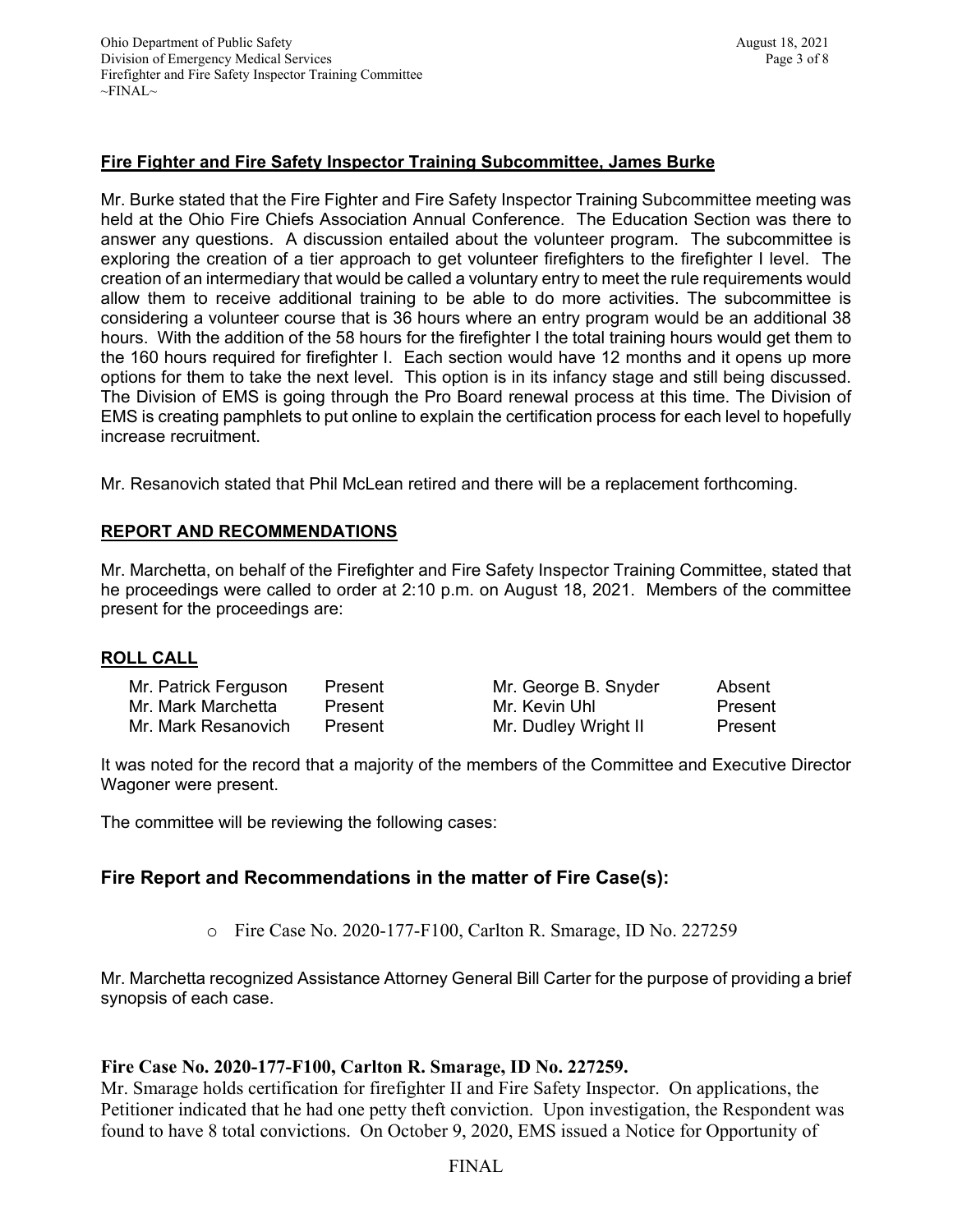Hearing proposing to take action against the Petitioner's certificate as a result of these convictions and for falsely indicating that he did not have any other pending charges or convictions on his March 2020 application. This matter went to hearing on March 11, 2021, where the misrepresentation on the application was submitted. The Hearing Officer found that the Petitioner was convicted of multiple misdemeanors prior to applying for a volunteer firefighter certificate. The Petitioner did not disclose these convictions on his application and attested that the information he provided was true and accurate. It is implausible that he had memory loss of his "past transgressions" as argued. If he was unsure, he could have easily confirmed the information. He misrepresented the charges on his application and failed to report to the Division of EMS as required. Thus, the Hearing Offices recommendation is for his application to be denied.

Mr. Marchetta asked if Mr. Smarage or his attorney were present. No one was present.

## **GOLDMAN PROCEEDINGS**

## **Goldman Case(s)**

Mr. Marchetta stated that the following cases were reviewed pursuant to Goldman v. State Medical Board of Ohio, where the Respondents did not properly request a hearing. The individuals named did not have the ability to present written or oral testimony, but could be present to hear the proceedings and outcome. The committee received the sworn affidavits from the EMS investigators and accompanying exhibits. The affidavits contained the evidence and testimony upon which they deliberated. There were six cases. The proceedings were in the matter of:

- o Fire Case No. 2017-402-F100, Patrick H. Goldschmidt, Certificate No. 134172
- o Fire Case No. 2018-451-F300, Shane M. Rickert, Certificate No. 119552
- o Fire Case No. 2019-106-F100, Shawn R. Oliver, Certificate No. 116262
- o Fire Case No. 2019-223-F100, John C. Watkins, Certificate No. 171045
- o Fire Case No. 2021-051-BF100, Brandon L. Black, Certificate No. 149845
- o Fire Case No. 2021-138-F100, Matthew L. Nice, Certificate No. 186679

Having received documentation for these cases, Mr. Marchetta requested a motion to admit the sworn affidavits and the accompanying exhibits in the aforementioned cases into evidence.

*ACTION: Motion to admit the sworn affidavits and accompanying exhibits in the aforementioned cases into evidence.* Mr. Uhl – First. Mr. Resanovich – Second. None abstained. None opposed. *Motion approved.* 

There being no further evidence, these proceedings were closed at 2:15 p.m.

\*\* Please note that the FFSI Committee did not go into quasi-judicial deliberations.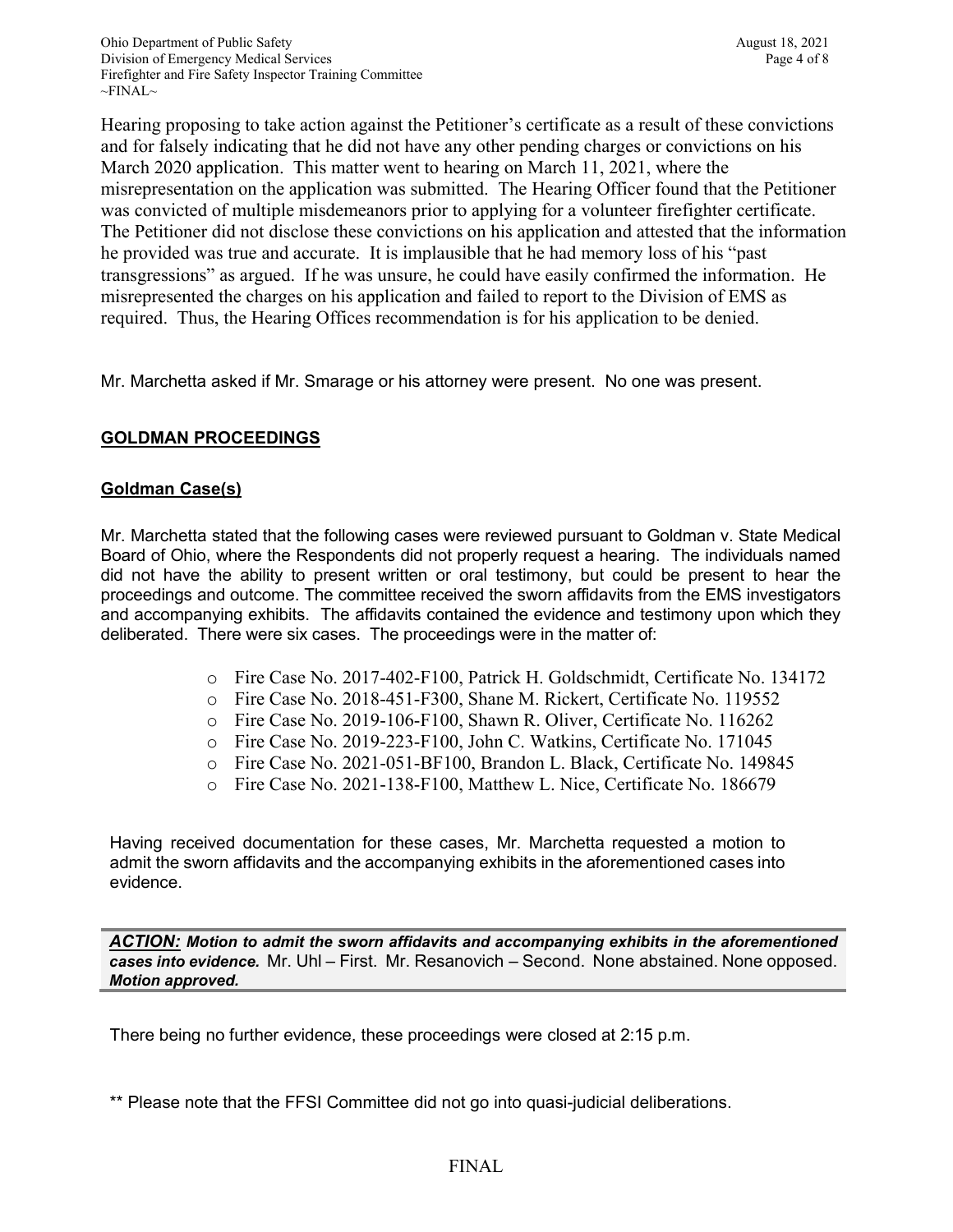## **EXECUTIVE SESSION**

*ACTION: Motion to go to an Executive Session for the purpose of discussing proposed action against certificate holders pursuant to Ohio Revised Code 121.22(G)(3).* Mr. Ferguson – First. Mr. Uhl – Second. **Roll Call Vote**. None abstained. None opposed. *Motion approved.*

## **ROLL CALL VOTE**

| Mr. Patrick Ferguson | Yes. | Mr. George B. Snyder | Absent |
|----------------------|------|----------------------|--------|
| Mr. Mark Marchetta   | Yes. | Mr. Kevin Uhl        | Yes    |
| Mr. Mark Resanovich  | Yes. | Mr. Dudley Wright II | Yes    |

#### **REPORT AND RECOMMENDATION MOTIONS**

*ACTION: In the matter of Fire Case Number 2020-177-F100, Carlton Smarage, Applicant ID Number 227259, the Committee recommends that the Executive Director issue an adjudication order approving the findings of fact, conclusions of law, and the recommendation of the hearing officer to deny Mr. Smarage's application for certification. .* Mr. Resanovich – First. Mr. Uhl – Second. None opposed. Mr. Wright - abstained. **Motion approved.** 

### **GOLDMAN MOTIONS**

*ACTION:* **In the matter of Fire Case Number 2017-402-F100, Patrick H. Goldschmidt, Certificate Number 134172, the Committee recommends that the Executive Director issue an adjudication order finding that Mr. Goldschmidt failed to comply with the terms of a consent agreement, and that Mr. Goldschmidt's firefighter certification be revoked.** Mr. Resanovich – First. Mr. Uhl – Second. None opposed. Mr. Wright - abstained. **Motion approved.** 

*ACTION: In the matter of Fire Case Number 2018-451-F300, Shane M. Rickert, Certificate Number 119552, the Committee recommends that the Executive Director issue an adjudication order finding that Mr. Rickert failed to comply with continuing education requirements as indicated in the notice of opportunity for hearing, and that Mr. Rickert's firefighter certification be revoked.* Mr. Resanovich – First. Mr. Uhl – Second. None opposed. Mr. Wright - abstained. **Motion approved.** 

*ACTION: In the matter of Fire Case Number 2019-106-F100, Shawn R. Oliver, Certificate Number 116262, the Committee recommends that the Executive Director issue an adjudication order finding that Mr. Oliver failed to disclose criminal convictions on his renewal application, and that Mr. Oliver's firefighter certification be revoked.* Mr. Resanovich – First. Mr. Uhl – Second. None opposed. Mr. Wright - abstained. **Motion approved.**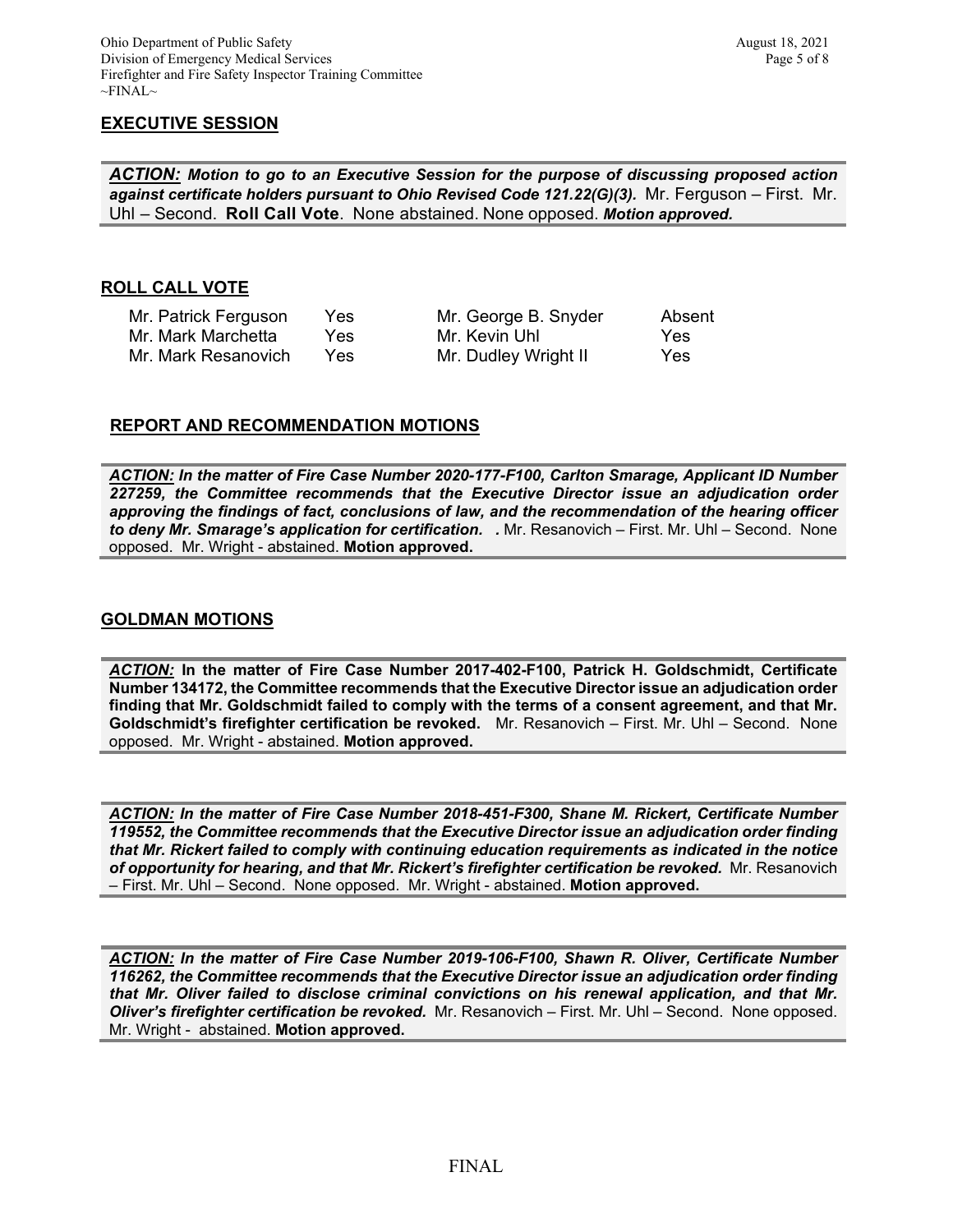*ACTION: In the matter of Fire Case Number 2019-223-F100, John C. Watkins, Certificate Number 171045, the Committee recommends that the Executive Director issue an adjudication order finding that Mr. Watkins was convicted of misdemeanor assault and failed to report his conviction to the Division of EMS, and that Mr. Watkins' firefighter certification be revoked.*

Mr. Resanovich – First. Mr. Uhl – Second. None opposed. Mr. Wright - abstained. **Motion approved.** 

*ACTION: In the matter of Fire Case Number 2021-051-BF100, Brandon L. Black, Certificate Number 149845, the Committee recommends that the Executive Director issue an adjudication order finding that Mr. Black was convicted of Felonious Assault, and that Mr. Black's firefighter certification be revoked.* Mr. Resanovich – First. Mr. Uhl – Second. None opposed. Mr. Wright - abstained. **Motion approved.** 

*ACTION: In the matter of Fire Case Number 2021-138-F100, Matthew L. Nice, Certificate Number 186679, the Committee recommends that the Executive Director issue an adjudication order finding that Mr. Nice was convicted of Illegal Use of a Minor or Impaired Person in Nudity-Oriented Material or Performance, a felony of the fifth degree, and that Mr. Nice's firefighter certification be permanently revoked.* 

Mr. Resanovich – First. Mr. Uhl – Second. None opposed. Mr. Wright - abstained. **Motion approved.** 

## **FIRE INVESTIGATIONS, STAFF**

| Agreements.                                                                                      | ACTION: Motion to recommend to the Executive Director to accept the following Consent |
|--------------------------------------------------------------------------------------------------|---------------------------------------------------------------------------------------|
| Mr. Resanovich – First. Mr. Uhl – Second. None opposed. Mr. Wright - abstained. Motion approved. |                                                                                       |
| 2020-078-F300                                                                                    | 2021-115-BF100                                                                        |
| 2020-536-BF100                                                                                   | 2021-148-F100                                                                         |
| 2021-047-BF100                                                                                   |                                                                                       |

| ACTION: Motion to recommend to the Executive Director to close the following case (s).           |               |  |
|--------------------------------------------------------------------------------------------------|---------------|--|
| Mr. Resanovich – First. Mr. Uhl – Second. None opposed. Mr. Wright - abstained. Motion approved. |               |  |
| 2020-194-BF500                                                                                   | 2021-177-F100 |  |
| 2021-045-BF100                                                                                   | 2021-219-F500 |  |
| 2021-052-F500                                                                                    |               |  |
| 2021-161-F300                                                                                    |               |  |

| ACTION: Motion to recommend to the Executive Director to close the following cases; individuals<br>have met the stipulations of their Consent Agreement. Mr. Resanovich - First. Mr. Uhl - Second.<br>None opposed. Mr. Wright - abstained. Motion approved. |                |
|--------------------------------------------------------------------------------------------------------------------------------------------------------------------------------------------------------------------------------------------------------------|----------------|
| 2018-31-BF100                                                                                                                                                                                                                                                | 2019-670-BF100 |
| 2018-193-F300                                                                                                                                                                                                                                                | 2020-433-F100  |
| 2018-254-BF100                                                                                                                                                                                                                                               | 2020-521-F300  |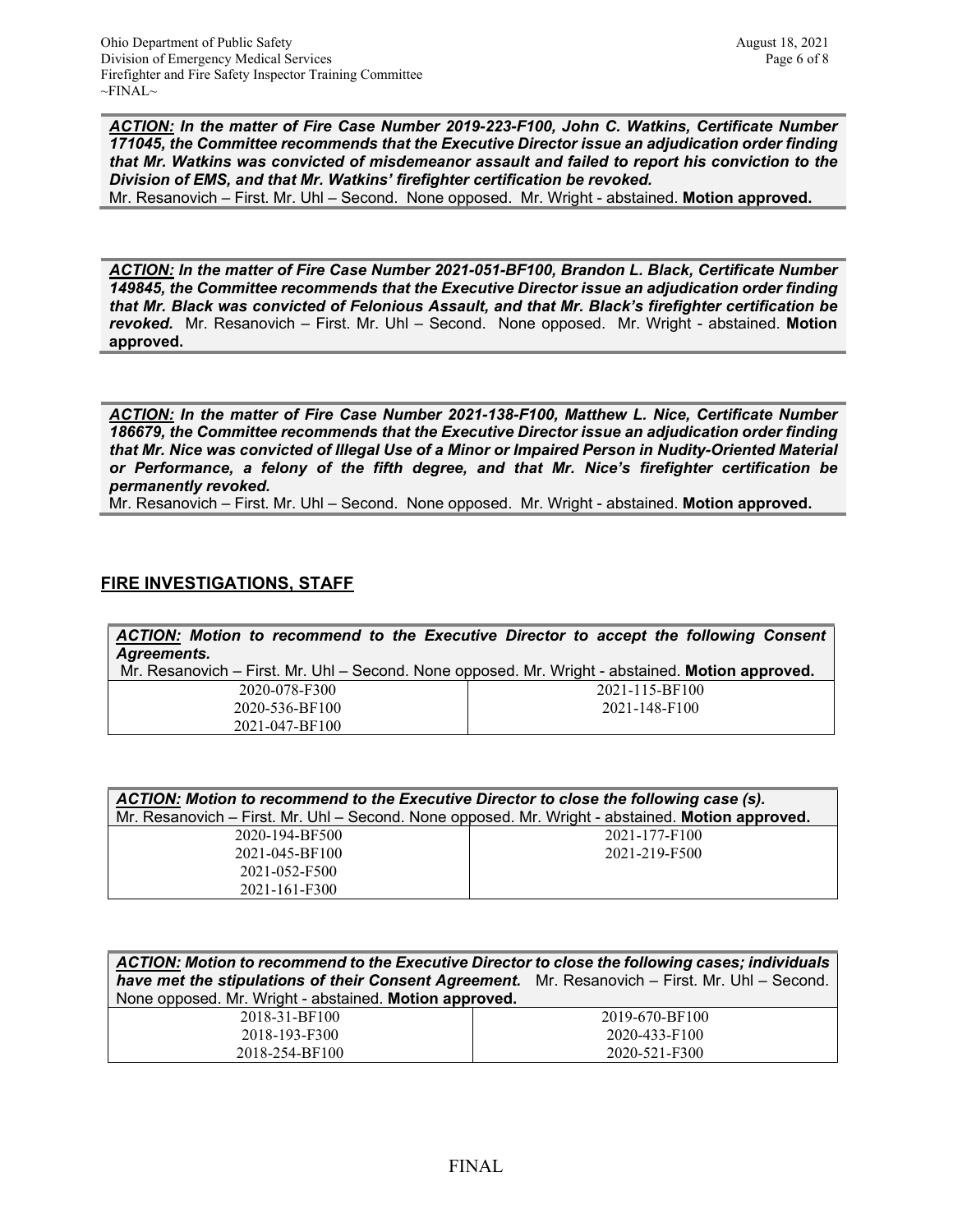| ACTION: Motion to recommend to the Executive Director to accept the surrendering of their                    |  |
|--------------------------------------------------------------------------------------------------------------|--|
| <b>respective certificate(s) for the following cases.</b> Mr. Resanovich $-$ First. Mr. Uhl $-$ Second. None |  |
| opposed. Mr. Wright - abstained. Motion approved.                                                            |  |
| 2020-097-F300                                                                                                |  |
| 2020-157-F300                                                                                                |  |
| 2021-119-BF300                                                                                               |  |
| 2021-197-F300                                                                                                |  |

*ACTION: Motion to recommend to the Executive Director to close the following cases; Individuals/entities entered into consent agreements. They have not met the requirements of the consent agreement. Their respective certificates to practice have expired, have surrendered, or been revoked. Re-open if reapplies.* Mr. Resanovich – First. Mr. Uhl – Second. None opposed. Mr. Wright - abstained. **Motion approved.**

> 2017-565-F300 2018-82-F300 2018-189-F300 2018-345-F300

2018-413-F300 2018-446-F300 2018-447-F300

| <b>ACTION:</b> Motion to recommend to the Executive Director to close the following cases;<br>Individuals were audited at their respective levels. Their respective certificates to practice have<br>expired. Re-open if reapplies. Mr. Resanovich - First. Mr. Uhl - Second. None opposed. Mr. Wright<br>- abstained. Motion approved. |               |
|-----------------------------------------------------------------------------------------------------------------------------------------------------------------------------------------------------------------------------------------------------------------------------------------------------------------------------------------|---------------|
| 2018-301-F300                                                                                                                                                                                                                                                                                                                           | 2018-313-F300 |
| 2018-302-F300                                                                                                                                                                                                                                                                                                                           | 2018-319-F300 |
| 2018-303-F300                                                                                                                                                                                                                                                                                                                           | 2018-343-F300 |
| 2018-304-F300                                                                                                                                                                                                                                                                                                                           | 2018-360-F300 |
| 2018-307-F300                                                                                                                                                                                                                                                                                                                           | 2018-440-F300 |
| 2018-309-F300                                                                                                                                                                                                                                                                                                                           | 2018-556-F300 |
| 2018-311-F300                                                                                                                                                                                                                                                                                                                           | 2018-721-F300 |

| ACTION: Motion to recommend to the Executive Director to close the following cases due to<br>service issues with the adjudication order or Notice of Opportunity for Hearing. The respective<br>certificates to practice are revoked or expired. Re-open if re-applies. Mr. Resanovich - First. |  |
|-------------------------------------------------------------------------------------------------------------------------------------------------------------------------------------------------------------------------------------------------------------------------------------------------|--|
| Mr. Uhl – Second. None opposed. Mr. Wright - abstained. Motion approved.                                                                                                                                                                                                                        |  |
| 2017-296-BF300                                                                                                                                                                                                                                                                                  |  |
| 2018-344-F300                                                                                                                                                                                                                                                                                   |  |
| 2018-668-F300                                                                                                                                                                                                                                                                                   |  |

| <b>ACTION:</b> Motion to recommend to the Executive Director to issue Notices of Opportunity for<br>Hearing for the following cases. Mr. Resanovich - First. Mr. Uhl - Second. None opposed. Mr. Wright<br>- abstained. Motion approved. |                |  |
|------------------------------------------------------------------------------------------------------------------------------------------------------------------------------------------------------------------------------------------|----------------|--|
| 2020-021-F300                                                                                                                                                                                                                            | 2020-465-BF300 |  |
| 2020-027-F300                                                                                                                                                                                                                            | 2021-152-BF100 |  |
| 2020-029-BF300                                                                                                                                                                                                                           | 2021-196-F300  |  |
| 2020-030-F300                                                                                                                                                                                                                            | 2021-198-F300  |  |
| 2020-066-F300                                                                                                                                                                                                                            | 2021-253-BF100 |  |
| 2020-224-F100                                                                                                                                                                                                                            | 2021-254-BF100 |  |